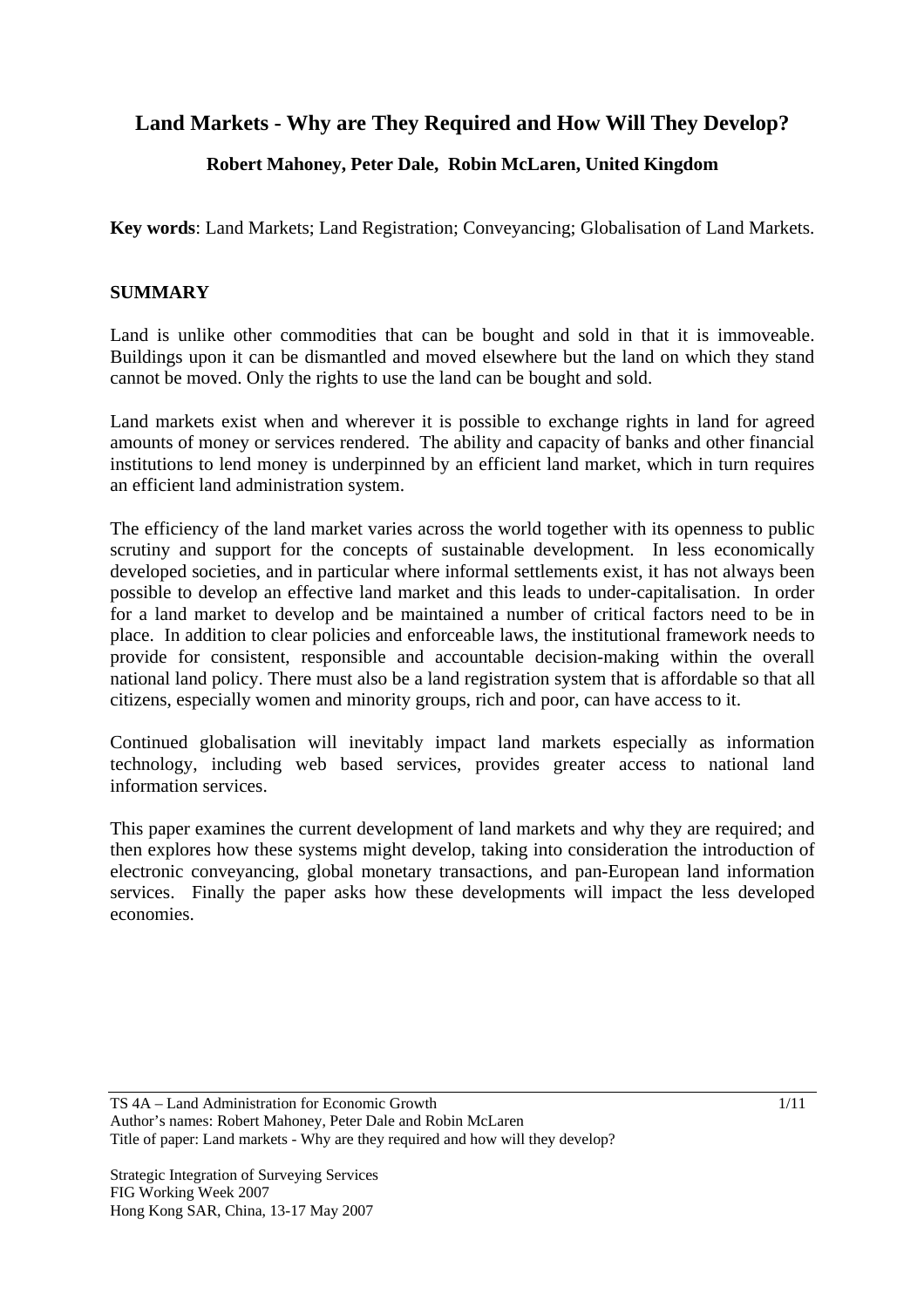# **Land Markets - Why are They Required and How Will They Develop?**

## **Robert Mahoney, Peter Dale, Robin McLaren, United Kingdom**

#### **1. INTRODUCTION**

Land is part of the culture of a nation and at both a national and individual level people are prepared to fight to defend it. Throughout history, the ownership of land has often been a sensitive and politically controversial issue. Perhaps one reason for this is that land is unlike other commodities that can be bought and sold in that it is immoveable. Buildings upon it can be dismantled and moved, even the soil can be dug up and taken away but the space from which they come cannot be moved.

Some argue that governments should determine who is allowed to own land. Others maintain that, although a regulatory framework should be established by the state, the best way to achieve the optimum form of land use is through the operation of free market forces. This paper explores some of the issues surrounding the operation of land markets.

## **2. LAND MARKETS – WHAT ARE THEY?**

Land markets exist when and wherever it is possible to exchange rights in land, usually for agreed amounts of money. Without an integrated and formalised real property system, a modern economy is not viable since the ability to create national wealth is severely restricted. An efficient land market underpins the capacity of banks and other financial organisations to lend money and for landowners to invest. Less economically developed societies have, for various political and cultural reasons, failed to create an efficient land market. As a result, such societies tend to be under-capitalised.

In one sense land is something physical, a geological or biological part of the earth. In many juridical systems the legal profession defines the land in a very different way as an abstract set of property rights that govern the use of the land and the ability of the owner to acquire or dispose of these rights. These rights may be considered to extend 'from the centre of the Earth to the infinite in the sky' and include all things in permanent contact with the soil such as buildings, minerals and vegetation. In some societies, however, land is deemed to exclude buildings and other man-made features.

With a few exceptions (such as Antarctica) the ultimate owner of the land is the state, which retains the right to acquire private property for public purposes and to control the manner in which the land is used, for instance through planning legislation. The state may also retain the rights to minerals and hydrocarbons. Subject to this, many societies permit private land ownership with rights held either in freehold, which represents the maximum degree of freedom for the landowner, or leasehold in which there are greater limitations on how and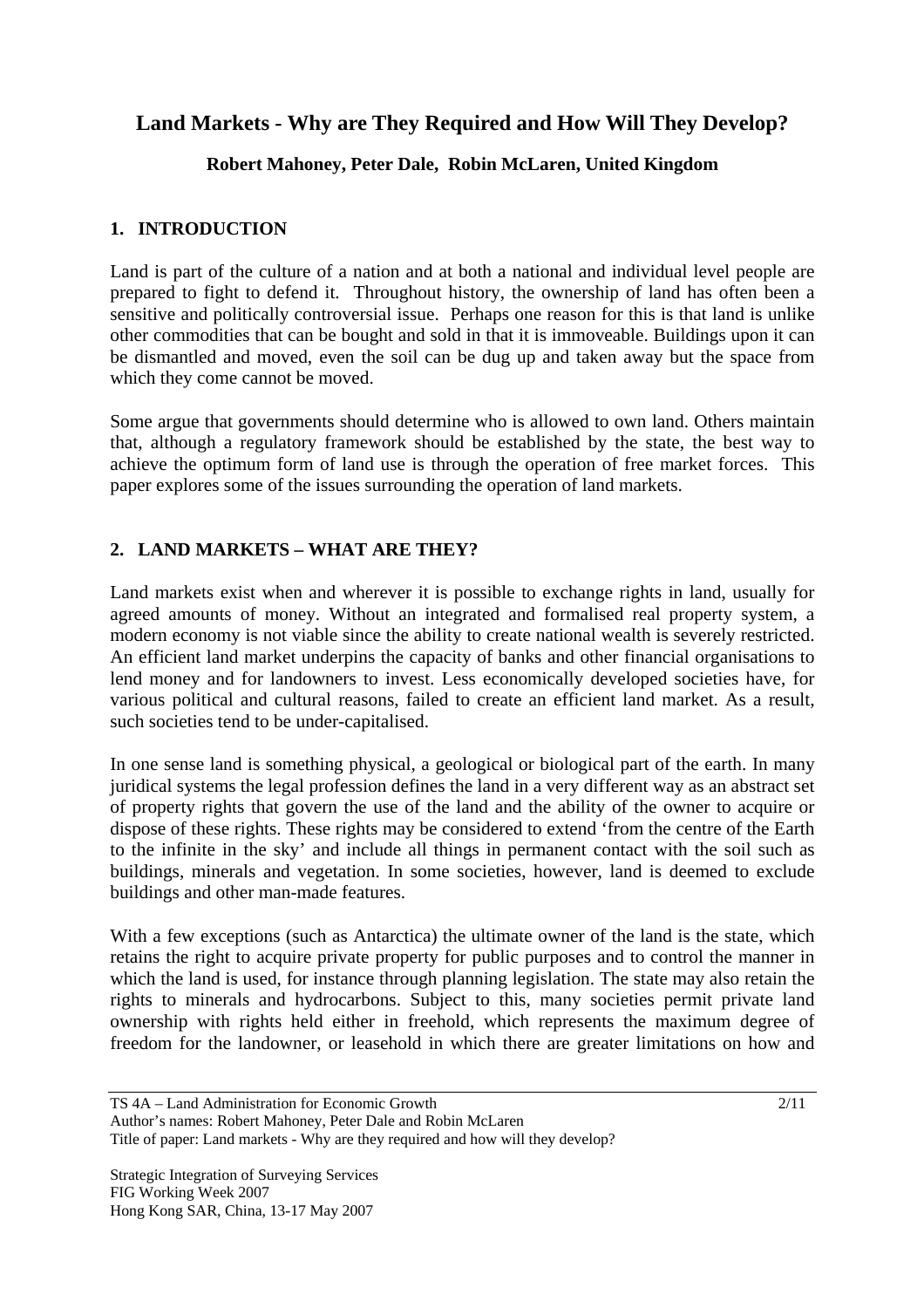when the land may be used. Where private rights in land are recognised, they may be exchanged for a consideration, usually money. A land market can be said to exist when the number of these transactions passes a critical threshold (see Figure 1).



Figure 1: Transitions in Lifecycle of Land Markets

Land markets are generally regulated through land tenure and land administration systems. Key elements in any land tenure system include the extent to which land can be bought or sold; whether it can be used as collateral and if so who then takes over a property if any loans on the land cannot be repaid; who has rights of access to or passage through the land; the rules governing inheritance; and the extent of additional use rights and obligations.

Land administration systems enable security of tenure to be guaranteed and this is achieved in a number of ways, the details of which are beyond the scope of this paper. Weaknesses in any land administration system affect the level of trust that is an essential component of a land market. As van der Molen (van der Molen, 2006) argued, the impact of such weaknesses can have extensive consequences:

> *"In the absence of an in-depth understanding of land tenure arrangements it will prove difficult, if not impossible, to identify the processes involved in the determination, recording and dissemination of information about tenure arrangements required for the provision of the services needed to ensure for the requisite security of tenure, markets, planning, taxation and management of resources".*

Dealings in the land market involve a change in ownership of the rights in land. Ownership (who holds the rights?) differs from land tenure. Although commonly described as such, the idea that land tenure is about the man land relationship needs some clarification. A labourer paid to work in the fields has a man-land relationship but this has no particular bearing on the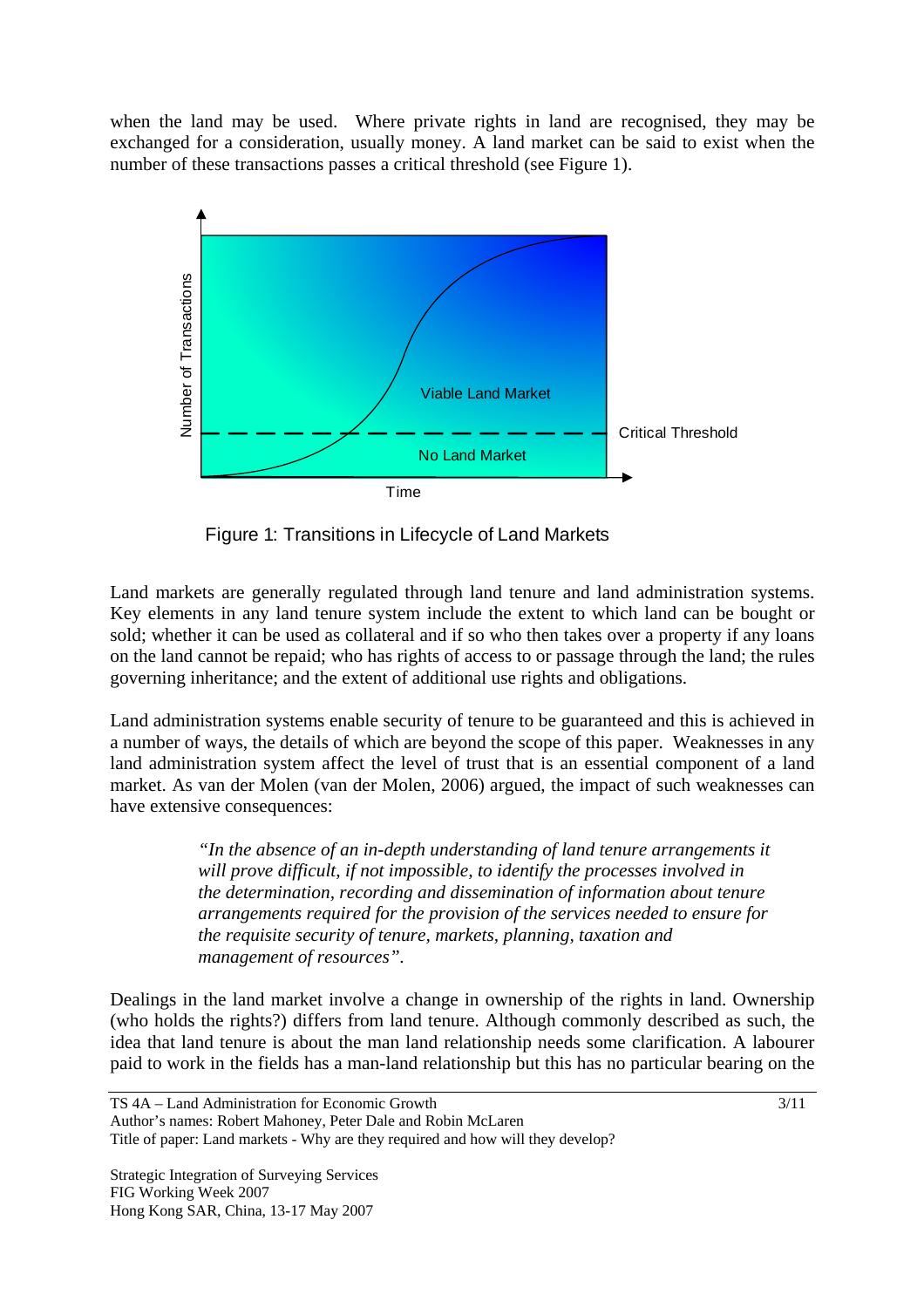nature of the land tenure that is associated with the fields that he is working. Conditions of employment will be his primary concern and it is the consequences of his labour that may have an effect on the use rights associated with the tenure. When it is said that 'security of tenure' is a necessity for stable economic development, the reference is to the security or safety with which an individual or organization can maintain possession or occupancy of the land. Thus a tenant in occupation of an apartment will expect the law to provide protection against the excesses of a landlord who is the owner of the apartment.

Land markets must operate within a framework of law that is accepted by all parties concerned. As S. R. Simpson (Simpson 1976) observed:

> *"….the significant point is that security of tenure, that vital consideration when good land use is concerned, can be, and frequently is, enjoyed without any concrete evidence of title other than occupation. In those countries where individual property rights are recognized and the rule of law prevails, the courts will uphold occupation against anybody – including the State or the Government – other than a person who can prove a better right. In fact, provided that nobody else can produce evidence establishing some right, the courts will not require any proof from the occupier, for there is much truth in the old saying that 'possession is nine points of the law'".*

## **3. LAND MARKETS – WHY ARE THEY REQUIRED?**

Land markets are a fact of life in most developed societies, yet surprisingly their impact is not well documented. As Cheshire and Sheppard (Cheshire and Sheppard 2004) have pointed out:

> *"Land markets have implications for welfare and social issues such as segregation going far beyond the shelter houses provide. They are tightly regulated. Yet economists devote comparatively modest amounts of attention to their analysis."*

Land markets are important because all economic development depends to some degree on the availability of land - even a computer software developer working in 'virtual reality' needs an office or other workspace. Industries need sites for factories, distribution or retail centres, while in agrarian societies the quality of the land is a key factor in creating a livelihood. Every citizen needs somewhere to eat and somewhere to sleep and families require a defendable space in which they can find peace and privacy.

Land markets are mechanisms that, provided there are appropriate institutional checks and balances, allocate ownership and use rights in a manner that allows land and its associated assets to be used in the most economic way. Given secure land rights, land markets can increase the incentive for people to invest and for financial institutions to lend, since land can be used as collateral as well as being the basis for production. An efficient and effective land market can improve the performance of a nation's economy and increase prosperity - in the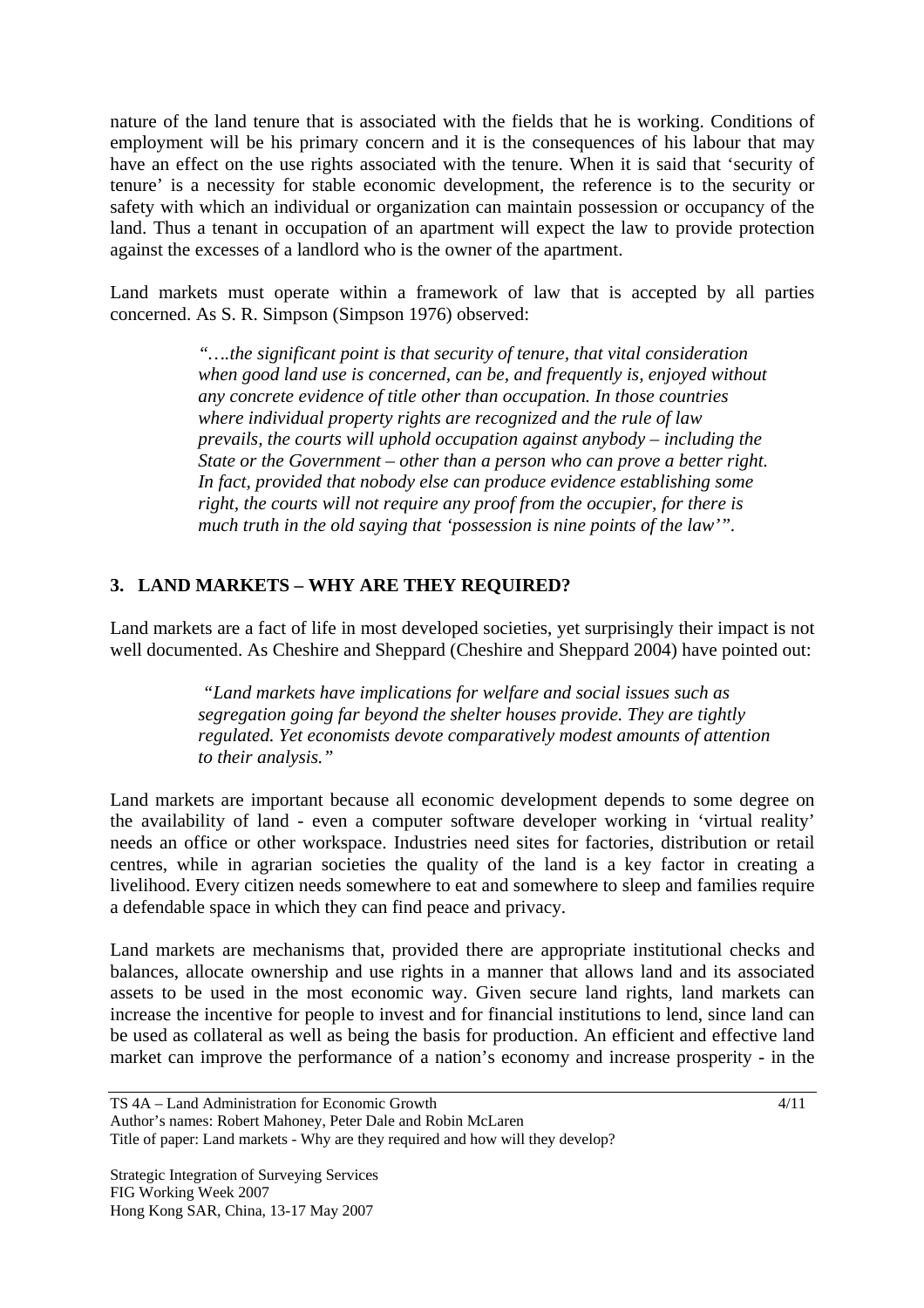UK, for example, property related services are estimated to contribute 9% of GDP to the economy (RICS, 2002).

The levels of investment and the impact of land markets vary across the globe. In general the positive economic consequences have been most noticeable in Europe and North America. In much of Africa, market activity is limited - in Southern Africa for example, land sales among smallholders are rare while in East Africa there has been some buying and selling of land. In general, throughout Africa, individuals often acquire formal land rights through the market while land rights that are acquired through traditional forms of gift or inheritance remain under communal or customary tenure. In Latin America the markets have been biased by the fact that access to capital is easier for the wealthy and this has segmented the market, leaving many people landless and in poverty.

The longer-term investment in land markets in developed countries has been considered to be one of the major factors that underpin modern economies. However, on their own, land markets are not a panacea.

There are conflicting views on how well those who are poor can benefit from the land market and access to capital since formal systems may not operate very effectively for poorer households and small farms. There is a danger that land markets may lead to more poor people becoming landless with the concentration of land into the hands of the rich. There are also divergent views as to how to prevent land grabbing and asset stripping. Land markets in developing countries tend to flourish best in urban and peri-urban areas where commercial opportunities are high and migration can stimulate land market development.

Land markets help to make the valuation of land and real property more transparent. The estimated value of a property will depend upon on a variety of factors, including the purpose for which the property is being evaluated. There are international standards of valuation that may be used to determine the best estimate of the value of real estate and these standards help to support the growth of cross-border mortgage investment and the growth of secondary mortgaging. The market value of property needs to be known when transactions take place not only to ensure a fair price and underpin the mortgage system but also when compensation needs to be paid for land that is compulsorily acquired by the State, and when taxes are assessed.

An efficient and effective land market will allow landowners to turn their assets into capital that can be used for other purposes (see Figure 2). The money released through the mortgage system can be used to finance alternative forms of investment. In Spain, for example, it is estimated that at least 56% of the money in circulation has been made available through the real estate market (UNECE, 2005).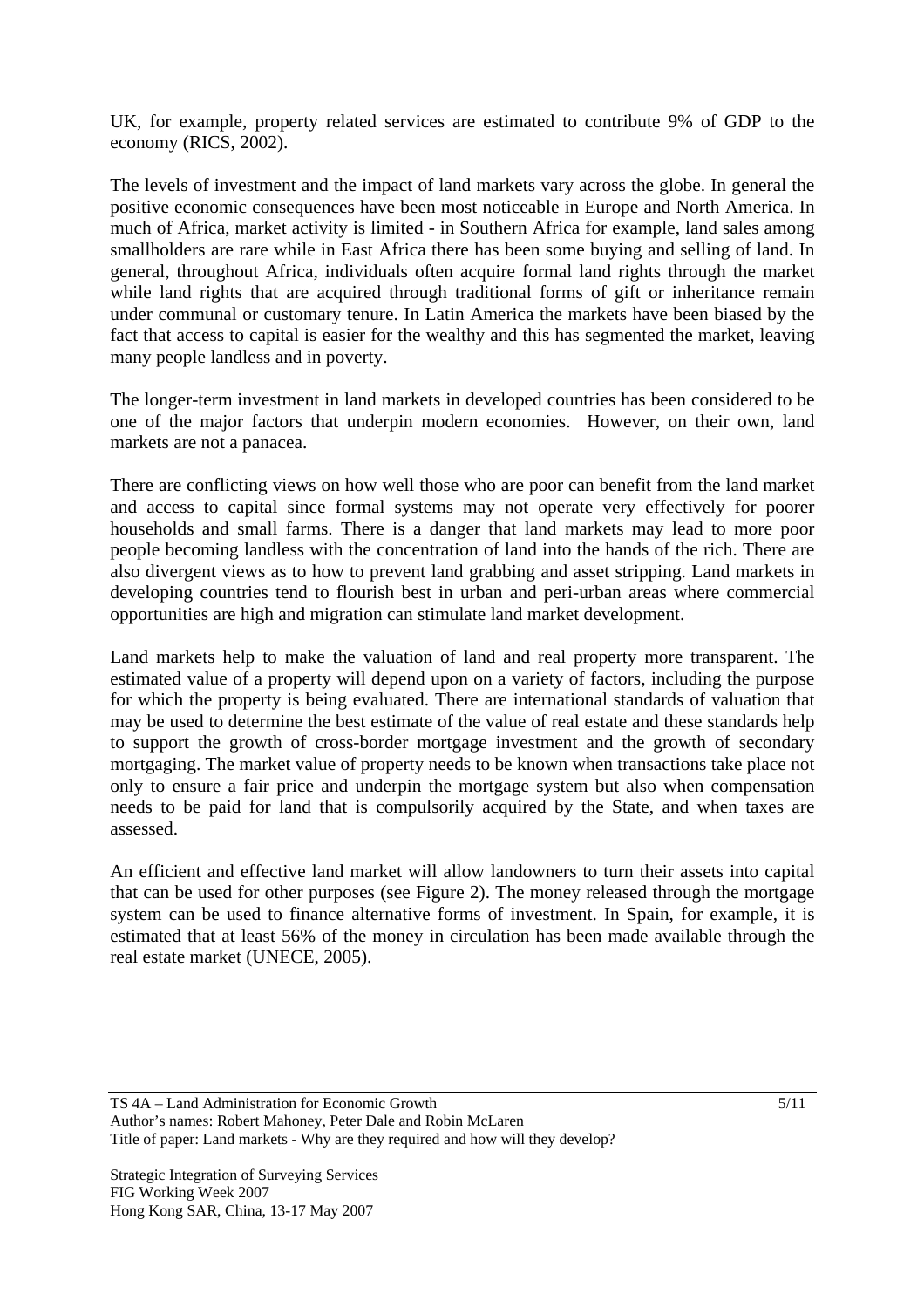

Figure 2: The Connection Between Good Title & Prosperity

## **4. LAND MARKETS – HOW WILL THEY DEVELOP?**

The efficiency of the land market varies across the world together with its openness to public scrutiny and support for the concepts of sustainable development. In less economically developed societies, and in particular where informal settlements exist, it has not always been possible to develop an effective land market and this leads to under-capitalisation. In order for a land market to develop and to be maintained, a number of critical factors need to be in place. In addition to clear policies and enforceable laws, the institutional framework needs to provide for consistent, responsible and accountable decision-making within the overall national land policy. There must also be a land registration system that is affordable so that all citizens, especially women and minority groups, rich and poor, can have access to it.

The development of land markets has historically been closely linked to the development of a nation, its economic well-being and the quality of life of its citizens. Will this trend continue? Some commentators suggest that the continued and recently rapid rise in property prices cannot be sustained. This will lead to a situation where property price may fall: a situation that creates negative equity and reduced economic growth. If this happens then there may be global consequences since land markets now extend across international borders; as is evidenced in Europe where the European Land Information Service (EULIS) is being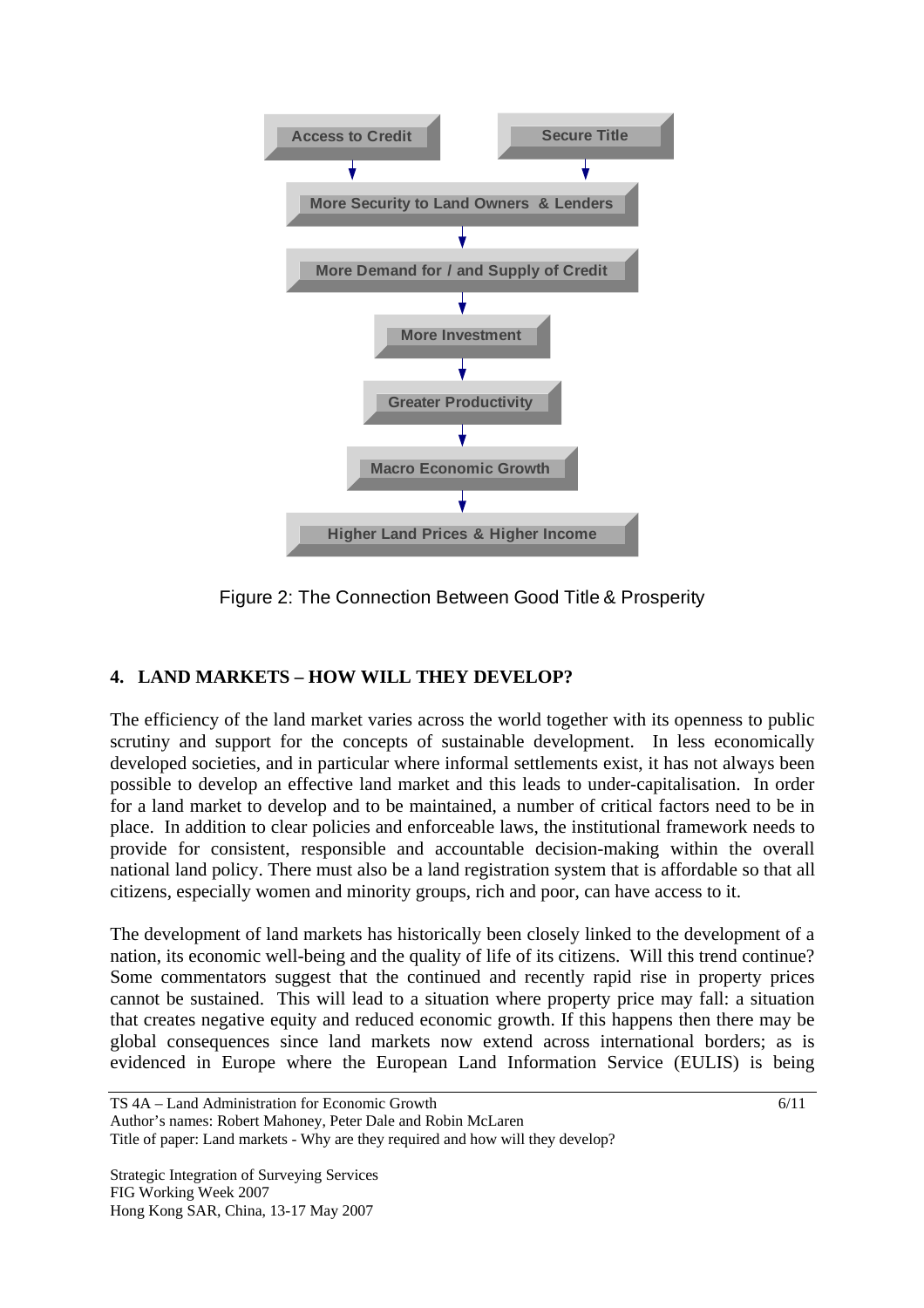developed to exchange real property data throughout the European Union (EU). Its aim is to promote the economy of the EU by breaking down barriers to cross-border lending, enabling more competition in the secured credit and real property markets, giving more choice to borrowers, providing links with non-EU countries and encouraging the spread of best practice.

The EULIS project recognises subsidiarity and seeks to retain national differences, for example, with regard to systems of land tenure while allowing for the open exchange of land and property-related information. In many countries, however, opening land markets to foreigners gives rise to concern because indigenous people fear that this will adversely affect their culture and that they will not be able to compete with the external economic forces.

The trend towards globalisation means that land markets should be seen in an international rather than a national or regional context. Access to land for development is necessary if countries are to attract foreign direct investment. An efficient land market with equal rights for all citizens will enable a country to participate in the global economy and gain acceptance on the world stage as an equal partner. Many countries are now establishing legislation and policies that provide for web-based access to all land information. Where web-based access is not possible, appropriate conventional channels must be provided that allow open and timely access to the information at affordable prices so that corporate investors do not have an unfair advantage over the local communities.

## **5. LAND MARKETS – HOW DO THEY IMPACT LESS DEVELOPED ECONOMIES?**

Land markets require the injection of capital to enable them to function. This can be generated from a number of sources. The corporate investor can normally gain access to capital or credit to fund acquisitions. Communities or individuals may find it difficult to acquire collateral against which to borrow monies to finance the acquisition of land and thus enter the land market. Many of the countries in former Eastern Europe have needed to ensure that sufficient land and property is locally owned so that it can be used as collateral to raise funds that can be used for investment. Land can be mortgaged to release funds for the further development of other current assets or to support investment in a business or other venture, thereby stimulating the economy and potentially the quality of life of the individual citizens.

De Soto, in his attempt to unravel what he calls the "mystery of capital" (De Soto 2000) concludes that even in areas of great poverty there is great potential wealth. The poor cannot convert what he describes as "dead capital" into its real asset value, which is possibly worth trillions of dollars. He suggests that many poor people who do not live in the rich western economies are every bit as intelligent, innately skilled and hardworking as those in successful economies, but remain poor because of what he describes as the "Bell Jar Effect". This occurs where those inside become rich because they are able to exploit property, but those outside are excluded by invisible barriers such as access to expert lawyers and the ability to navigate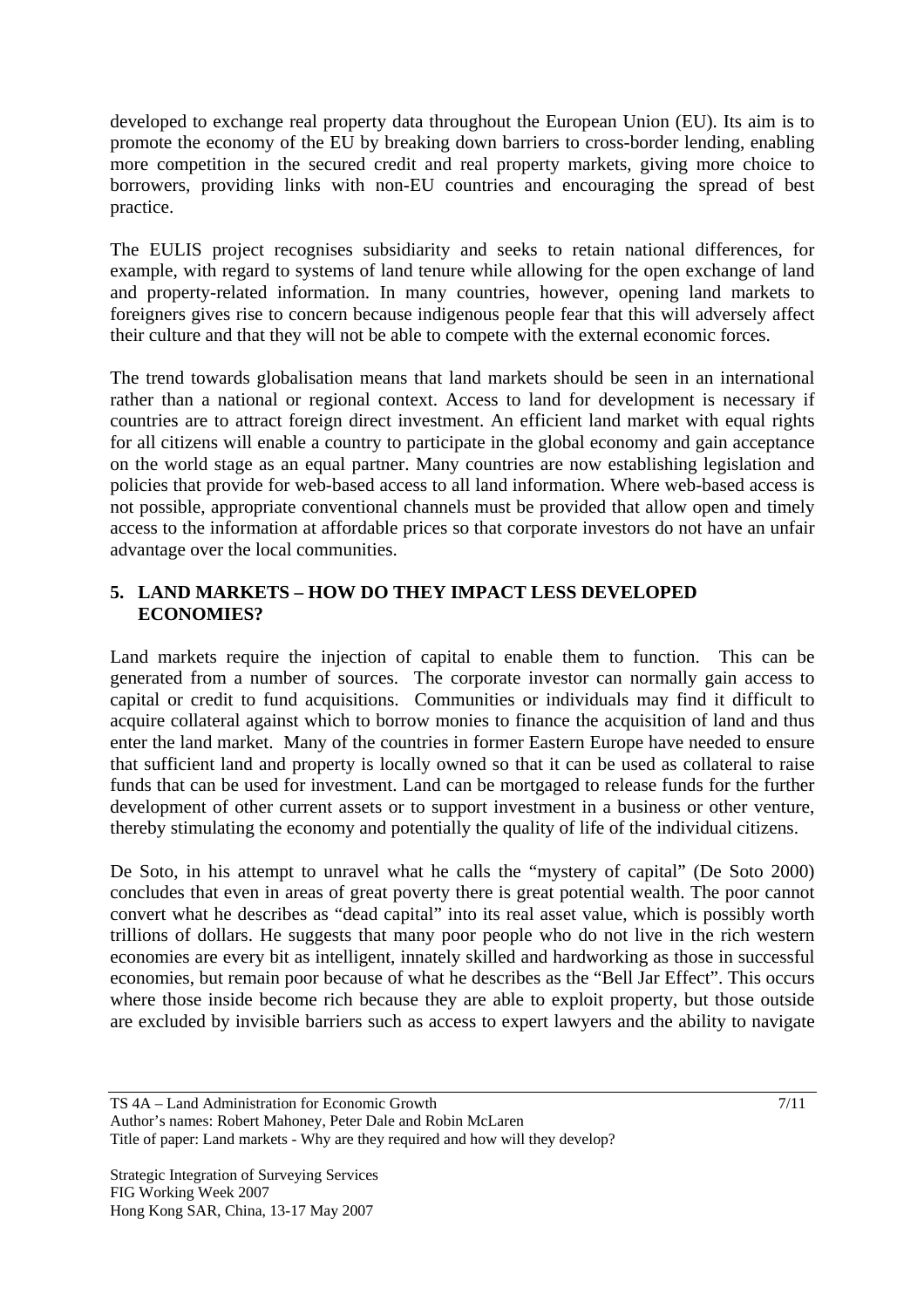the red tape of their property systems. The poor have no access to formal land markets and little or no access to credit.

 Having a formal structure in place is necessary, but not sufficient to trigger the creation of greater wealth for more people. For land markets to work there must be the political will and the empowerment of all people to permit and encourage them to take part. This may necessitate some state intervention in the otherwise free market processes. Countries introducing a land market should ensure provision is made for capacity building to provide the new skills necessary to support the market, including general management skills.

In North Vietnam (Mekong Economics, 2004) a project was undertaken to assess the impact of De Soto's theory that land markets can be used to provide capital in under capitalised areas. The objectives of the project were to make the land market more efficient and effective so that it can be accessed by the poor and to understand why households choose to participate in the informal market rather than the formal market. The intention was to test whether an efficient and effective formal land market with supporting land administration infrastructure would serve the poor by providing them with access to land, security of tenure, improved environmental and land-use management and information to better inform policy development.

The report found that: the present procedures were long and complex; that there were benefits from economies of scale; that local government officials have an important role to play in administering the system; that many land transactions were carried out on a formal basis and that the formal costs of and transactions were not considered to be high; but the poor participated very little in land market activities. It also found that the level of understanding of the formal market procedures was relatively low hence the continued existence of informal markets. Conversely, it was found that commune representatives had a good grasp of what was actually going on at the grass roots level.

#### **6. CONCLUSIONS**

Ever increasing globalisation will almost certainly impact land markets especially as information technology, including web-based services, provides greater access to national land information services. Within the worldwide diversity of approaches to land markets a number of common themes are present when a thriving and efficient land market exists. There must be a sound land administration system, good land policy and a legal framework in place to underpin the land market. A fair and open land market needs guaranteed security of land rights; low transaction costs for all users; access to credit; transparency with openness and ease of access to all; protection of minorities; opportunities to raise revenues through land and property taxes; and support for environmental sustainability. It also can benefit from public/private partnerships that provide value-for-money services.

To encourage and support the land market it may be necessary for governments or international donors to provide start-up finance that will lead towards a self-financing status. Capacity building will be necessary to ensure that the appropriate skill sets are available as the market develops.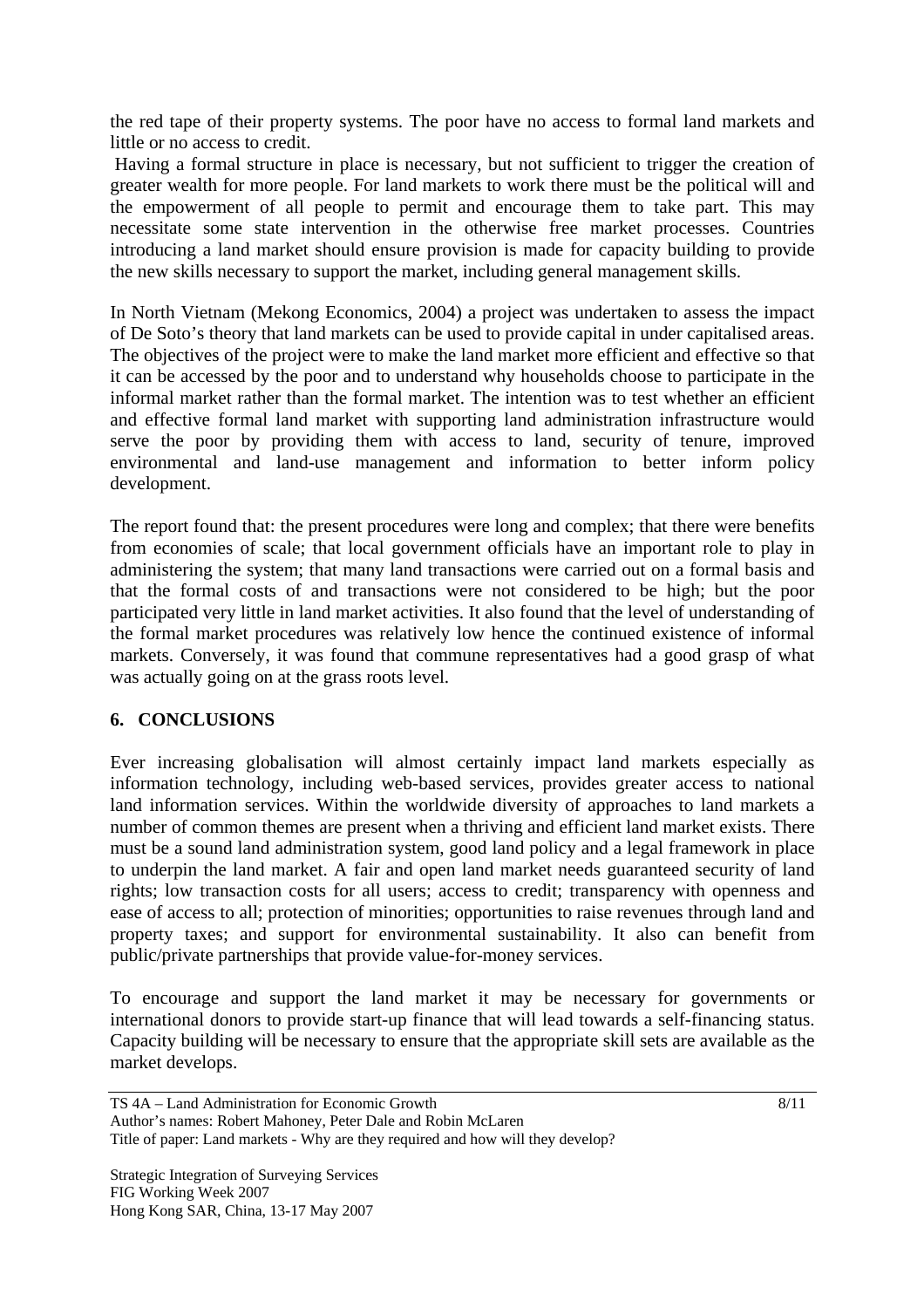As societies become more complex, the range of interests in land and the types of transaction that take place become more complicated. In addition to simple sales and rental transactions, there may be first and secondary mortgages, environmental obligations, agricultural quotas etc. all of which may be bought or sold in the market place. Increasingly, cadastral records are not only used to support land transfers or land taxation, but as an information base for the marketing of non landownership-related goods and services, such as selling insurance policies or household effects.

Future trends in such a complex area are difficult to predict. However, it is clear that globalisation will mean that land markets will be seen in an international context and that governments will be encouraged to see land markets in a holistic way that includes environmental policy. Today there is pressure from a number of sources to address the issue of the property rights of those living in informal settlements. In addition, there is a need to improve the openness and accessibility of good quality land information for the benefit of all and to reduce the cost of both information and registration of land and property transactions. Developments in these areas will occur in the short to medium term. In the less developed economies the development of an efficient and effective land market may well be one of the most essential factors that will determine the economic stability of the national economy.

Perhaps one of the most far-reaching impacts of the land market is that it should lead to 'better citizenship'. Private land ownership is seen to encourage entrepreneurship and commitment and reduced dependency on the state, allowing governments to focus on their other responsibilities. Those who practice good stewardship of the land tend to engage in the whole social and democratic process. An efficient land market can create more favourable conditions within a country which, when combined with other economic and social factors, should encourage better citizenship and a better society.

## **REFERENCES**

Cheshire P. Sheppard S. 2004. *Land markets and land market regulation: progress towards understanding*. Regional Science and Urban Economics 34 (2004) 619–637 De Soto H. 2000. *The Mystery of Capital*. Bantam Press. Mekong Economics, 2004. *The Impact of Land Market Processes on the Poor "Implementing de Soto"- The Case in North Vietnam*. Asian Development Bank, RICS 2002*. Property in business - a waste of space?* RICS, London RICS (in press). *Land markets and the modern economy*. RICS, London Simpson S.R. 1976. *Land Law and Registration*. Cambridge University Press. UNECE, 2005. *Land Administration in the UNECE Region - Development Trends and Main Principles*. Geneva Van der Molen P. 2006 *Tenure and Tools, two aspects of innovative land administration* Background paper 'evening lecture' RICS 13 December 2006 London UK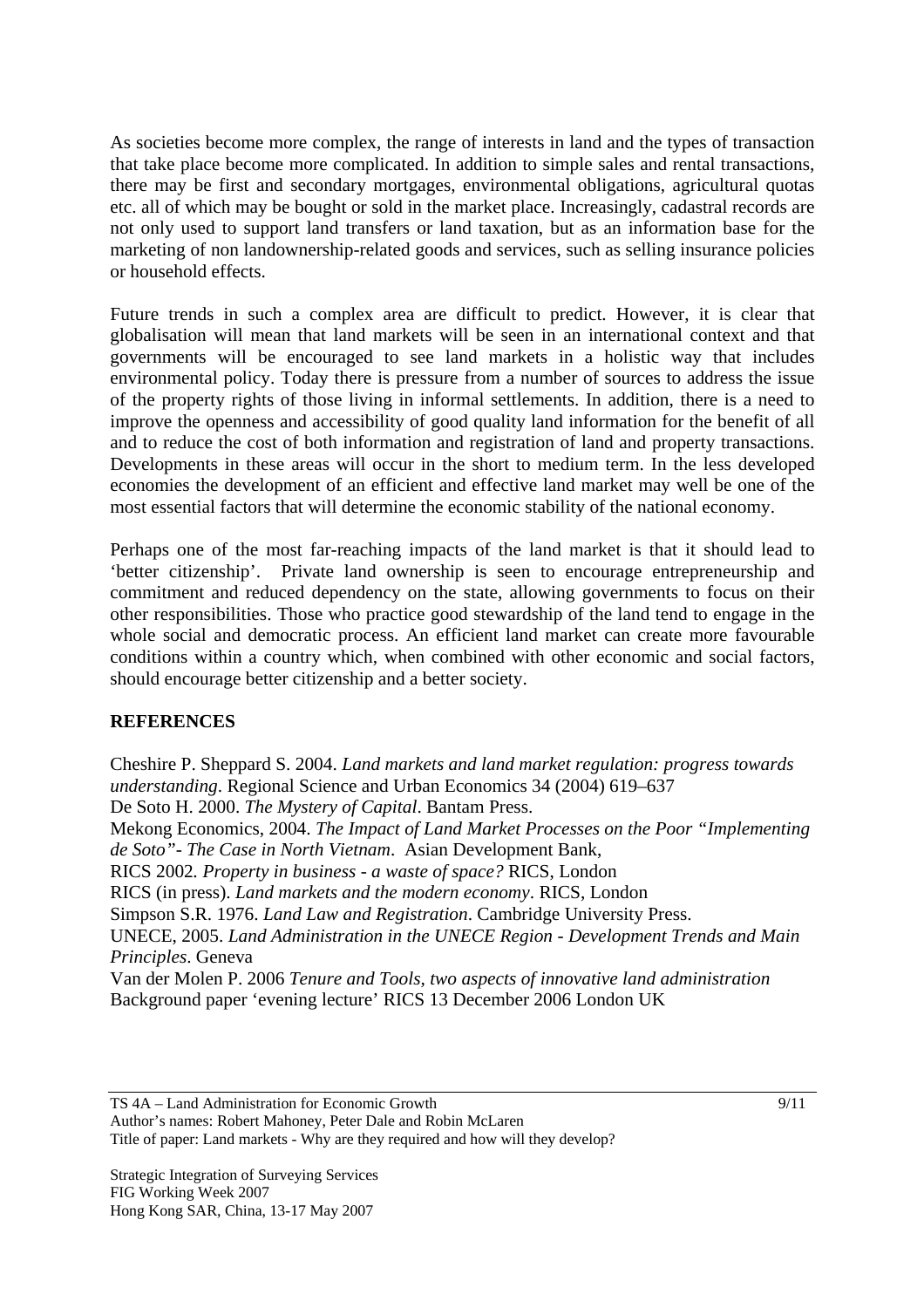#### **BIOGRAPHICAL NOTES**

**Rob Mahoney** FRICS, FBCartS is Principal of MahGeo, an independent GI and LIS Consultancy. Rob is a Fellow of The Royal Institution of Chartered Surveyors and current Chairman of the RICS' Faculties and Forums Board. Rob has extensive experience in the management of land information, and land registration, together with the associated technologies and business processes. He has been engaged upon a wide variety of successful projects worldwide. He is also a former member of the UK Government's GI Information Panel.

**Peter Dale** retired as Professor in Land Information Management at University College London in 2001 since when he has retained his interest in land administration, helping to produce two important documents for the UNECE Working Party on Land Administration. He has been an international figure in the world of the cadastre for many years having studied and published widely in the field. He served as President of the International Federation of Surveyors from 1995-1999 when he was made an Honorary President.

**Robin McLaren** is director of Know Edge Ltd a UK based, independent management consulting company formed in 1986 specialising in optimising the business benefits of investments in Geographic Information (GI) systems and services. Robin has been at the forefront of the GIS revolution and is recognised as a world expert in Land Information Management and has worked extensively in Eastern Europe and world-wide to strengthen land tenure to support economic reforms. Robin has recently supported the UK Government in formulating a UK GI Strategy.